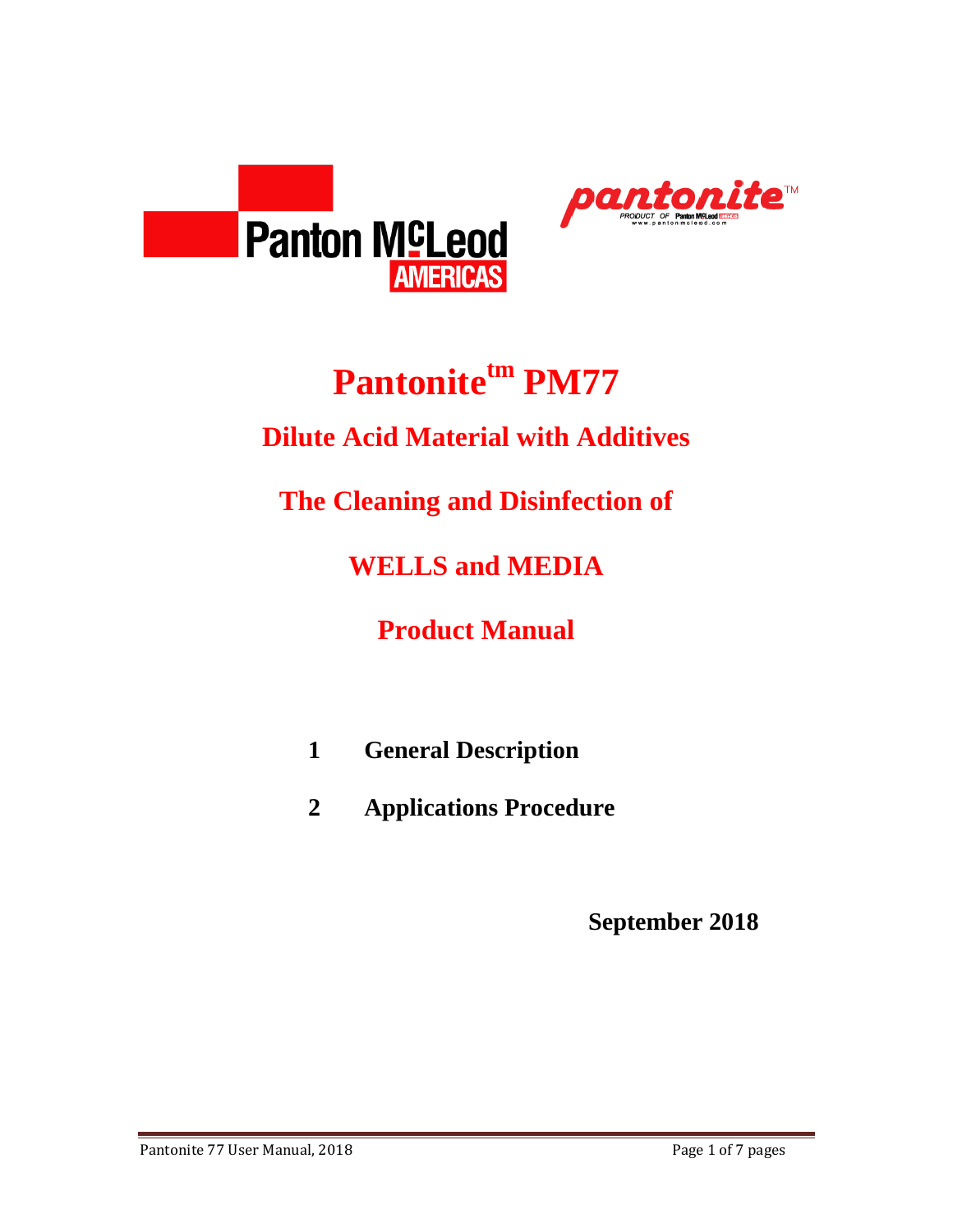

# **Borehole**

## **Cleaner and Disinfectant**

### *1. General Description*

#### **Feature**

- 1.1 **Pantonitetm PM77** is **a mixture of organic** and **inorganic acids** with **additives** which dissolve complex biofouling encrustations formed by chemical and bacterial action on a range of **dissolved metal ions** in the water, amongst which are **iron, manganese, calcium** and similar.
- 1.2 **PM77** is **NSF, Section 60 Certified** for use in drinking water.
- 1.3 **Safe to use: PM77** action **does not produce** volatile reactions or **dangerous volumes of gas**. It does not develop pressure within the borehole and requires only normally recommended protective personnel safety apparel for handling and usage.

**PM77** will not damage borehole pumps or fittings during normal use.

1.4 **Disposal**: **PM77** needs only **pH neutralization** to be safe for **controlled disposal** to the environment (refer section 2.5 below).

However, consideration must be given to the **waste products** of the cleaning and disinfection process which will be **in solution and suspension** during flushing and washing out of the borehole.

### 1.5 **Background Technology**

The commonest type of clogging and fouling in wells arises from ferrous, manganous and calcareous incrustations and similar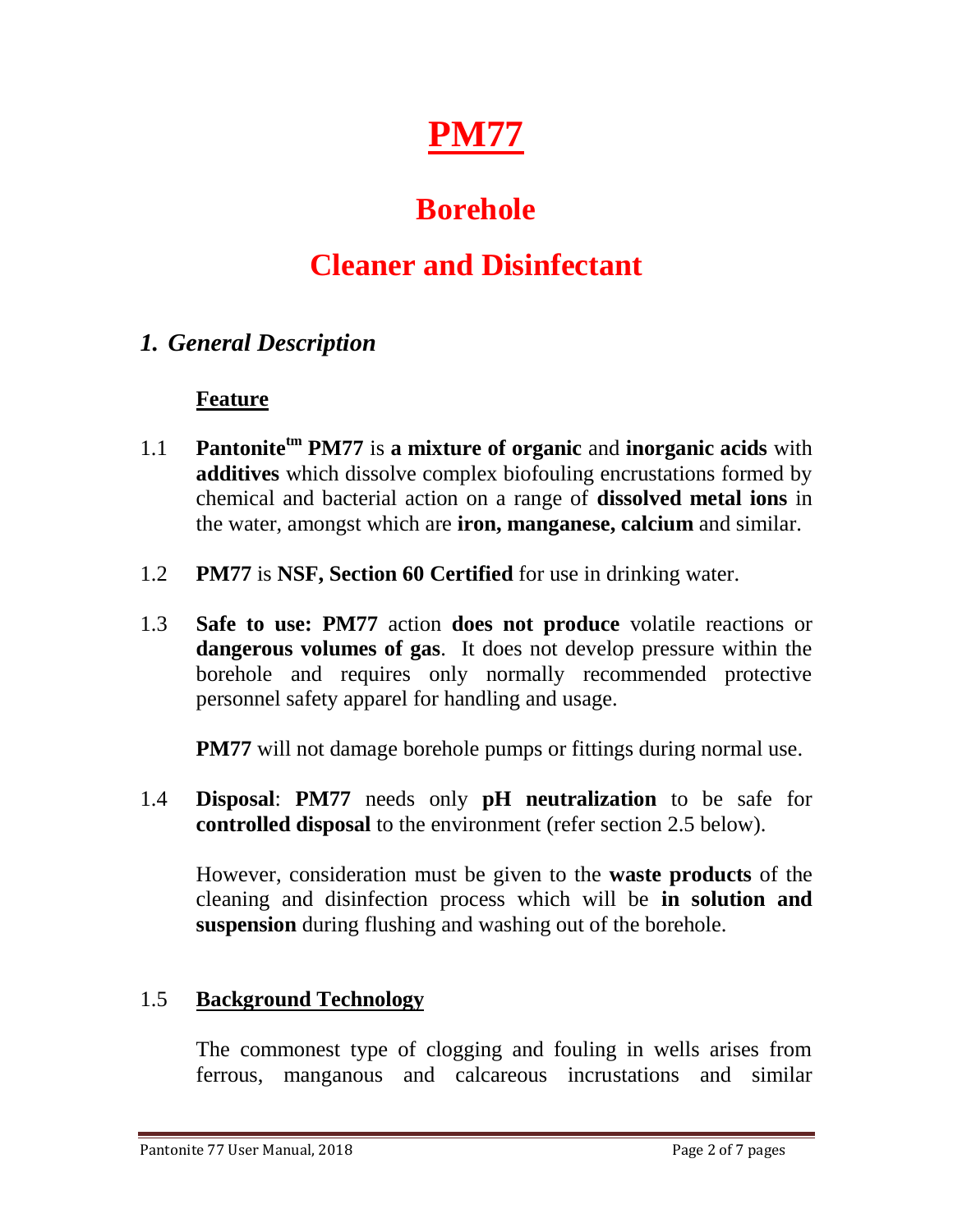biofouling which impede the free flow of water into the casing. This problem has physico-chemical and biological origins.

Clogging begins when dissolved substances in the water oxidize and form deposits in the water-bearing strata of the aquifer, the gravel filter layers and the filter pipe itself.

#### **But, additionally, biological activity is an even greater evil.**

Bacteria take nourishment from dissolved ions in flowing groundwater, typically iron, manganese and calcium.

The bacteria are immobile and a high volume flow of water towards the well plays an important part in their nourishment, greatly enhancing the growth of fouling.

In time, the necropsied bacteria leave behind the ingested metals providing a base for new cultures to form and creating a cycle leading to a steady build-up on all surfaces.

These complex processes cause an inexorable blocking of the water channels leading to the borehole pump. The yield of the borehole drops steadily towards an unacceptable level.

#### **PM77 breaks down a wide spectrum of deposits and encrustations, providing the total removal of all fouling and the restoration of flow to the pump.**

In contrast, single component treatments such as pure hydrochloric acid, chlorine or hydrogen peroxide tend to be selective in their reactions and therefore only partially effective in restoring the yield of a borehole.

**PM77 is also a powerful disinfectant. No live bacteria are left within the treated environs of the borehole at the completion of cleaning**.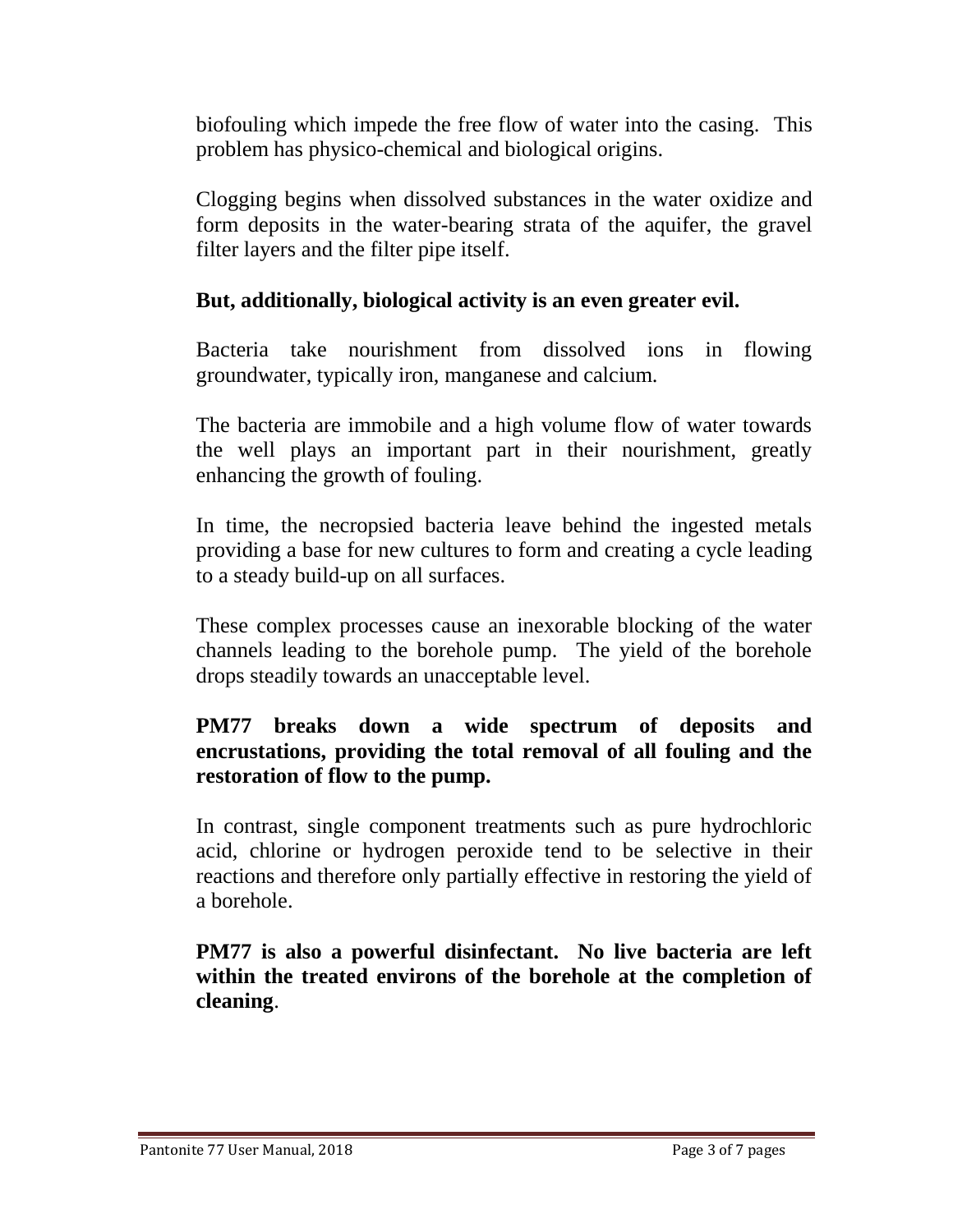#### 2. *Application Procedure*

#### 2.1 **Method Statement**

Any simple method by which **PM77** can be introduced into the standing water of a borehole **in even concentration** is acceptable. Typically employed is pumping or pouring, down a simple weighted plastic hose-pipe (say), starting at the greatest depth and drawing upwards at a steady rate to achieve the specified concentration (see below) in the borehole water, at all levels.

The rate of withdrawal may be varied at certain depths if greater volumes of **PM77** are required at (say) the in-flow/gravel pack level to permit effective treatment outside of the casing as well as within.

Also, regions of greatest encrustation should receive greater concentrations of PM77.

These factors are site specific.

#### **Preparation**

**PM77 components should be mixed in solution on the surface prior to introduction to the borehole. For every 1 gallon use of PM77, 0.4-0.5 lbs. of PM100 powder must be added to activate the solution.** 

**For every 5 Gallons of PM 77, 2 lbs. of PM 100 should be mixed. In a 55 gallon drum of PM77, 22 pounds of powder (PM 100**) **must be added.**

Dissolve PM100 powder directly into the liquid in the **55 Gallon** drums. This procedure does not produce any reaction and is only necessary due to the short shelf life (i.e. days) of the mixed product.

Sets of chemical pumps and hosing specifically designed for this work are available for purchase or hire.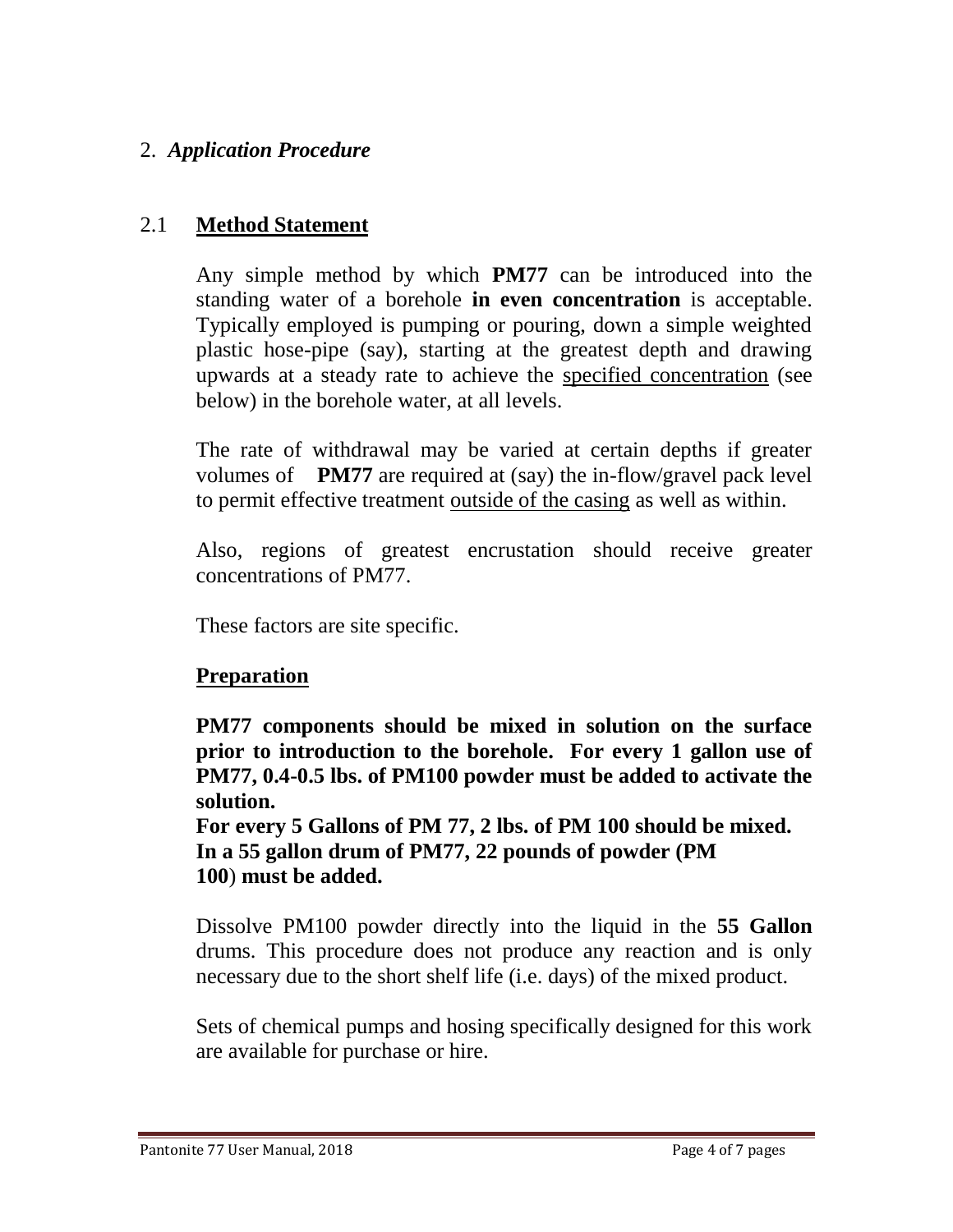#### **Concentration within Borehole**

For effective treatment, the ratio of **PM77** to water by volume must be:

#### $1 - t_0 - 4$ **by volume**

Simply, calculate the **approximate wetted, internal volume of the screen casing** under standing water conditions. The **quantity of PM77** to be used is 25% of this volume of water.

#### 2.2 **Residence Time**

The **PM77** solution should be left in the borehole for a residence time of **16 hours.**

#### 2.3 **Mechanical Cleaning/Agitation**

**PM77**, dissociates naturally into the borehole water and does not require any particular mechanical agitation or assistance to penetrate all parts of the borehole to effect the full treatment of all contaminated regions.

However, gentle brushing or mechanical agitation may assist the rate of distribution and penetration of **PM77** material, particularly if applied in the latter half of the residence period.

#### **Caution:**

Excessive or early mechanical brushing or agitation is discouraged as damage to badly corroded or delicate casings can occur and **PM77** material can be forced out into the aquifer strata beyond where it is actually required and thus wasted.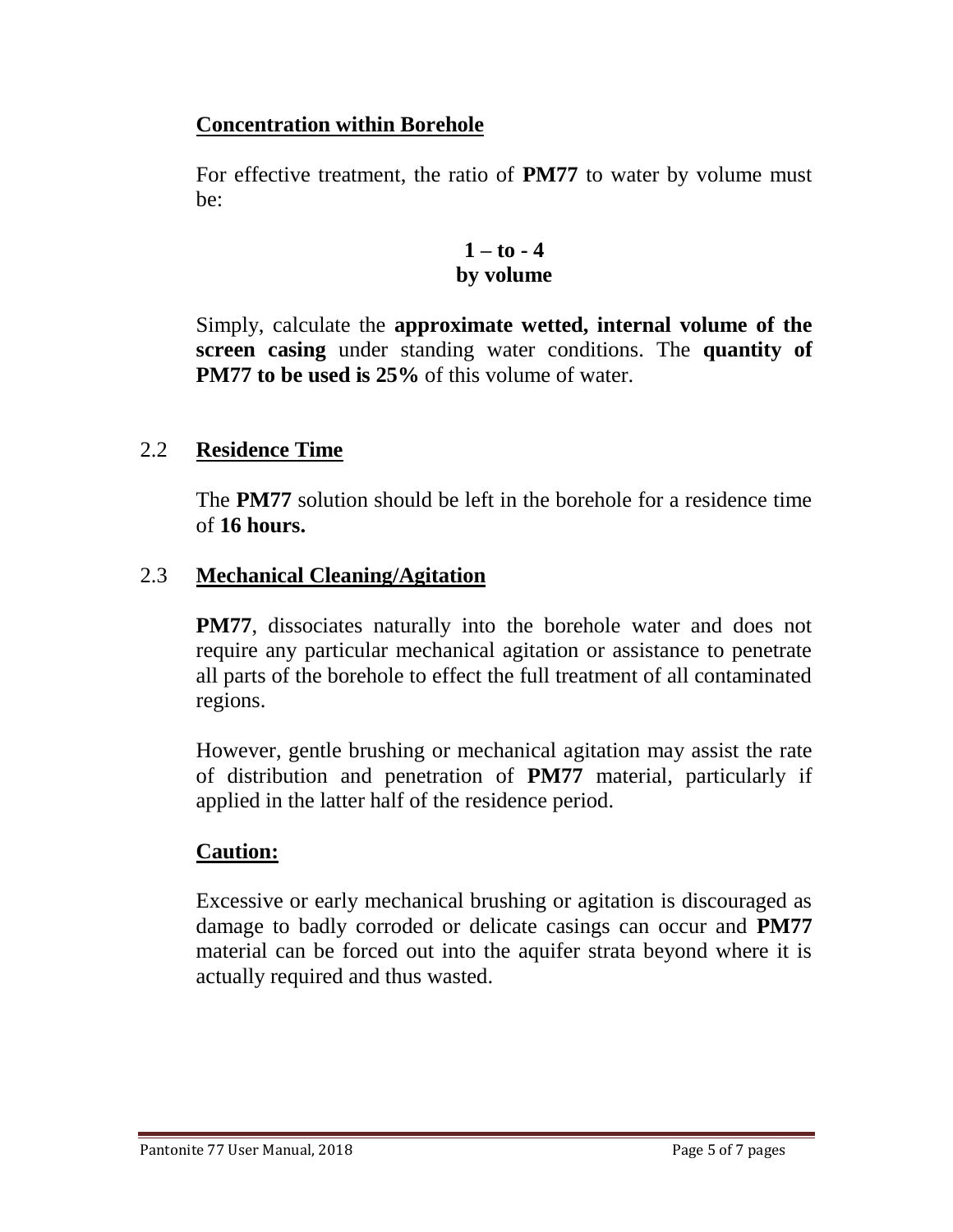#### *Note: Aquifer Pollution.*

**While all components of PM77 solution are readily biodegradable and are incapable of adding any permanent toxicity, taste or pollution of any sort to the water within the aquifer or borehole, it is undesirable to encourage any products of the removed incrustations and fouling out into the aquifer by excessive mechanical action.**

#### 2.4 **Pumping/Mucking out**

At the end of the treatment period a temporary borehole pump or airlift may be installed and pumping of water and **PM77** solution from the borehole may begin.

If required, the permanent pump may be re-installed and used. While it is unlikely to be damaged by **PM77** solution, solid fouling in suspension and dissolved contaminants could cause harm.

The effluent should be pumped into a suitable sized settling tank (i.e.  $5m<sup>3</sup>$  to say 10m<sup>3</sup> in volume) pH neutralized (see 2.5) and allowed to settle in the tank as much as possible before allowing clear, neutral water to flow over onto the ground.

Extraction should continue until the pH of the water exiting the borehole as well as all discoloration and suspended solids (if any) have reduced to normal levels.

All products associated with the cleaning and disinfection process will have been removed from the borehole once the pH has returned to normal for the borehole and the water is visually clear. Formal tests should be taken to verify suitability for use as required.

#### 2.5 **Neutralization and Disposal**

Each 55 Gallons of **PM77** is supplied with 22 Lbs. of neutralizer powder. As required, **neutralizer** may be added to the discharge water in the settling tank.

This will rapidly neutralize the pH of the discharge water, as required.